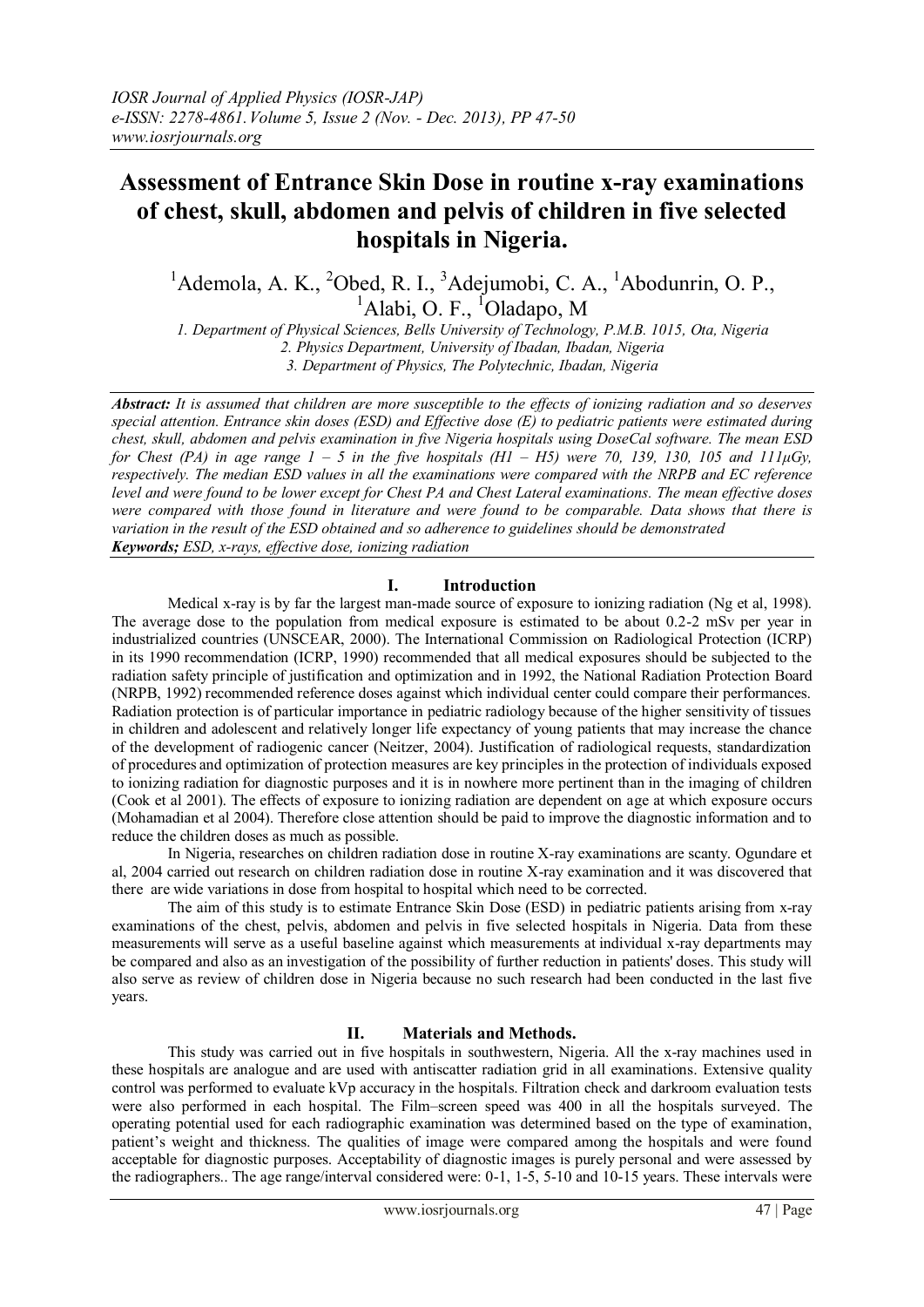chosen since results in literature follows the protocol (Azevedo et al, 2006, Mohamadian et al, 2004, NRPB 2000 and European Commission, 1996b). The six projections considered were Chest (AP and Lat), Skull (AP and Lat), Pelvis (AP) and Abdomen (AP). Data were collected for 450 pediatrics patients that is 15 patients from each hospital and for each projection considered as recommended by (NRPB, 1992). For each patient, age, sex, weight, height and thickness are recorded and corresponding technical parameters of exposures (kV, mAs and focus to skin distance FSD) were recorded.

Although the National Radiological Protection Board (NRPB, 1992) recommended that measurement of patients' dose be directly measured on Thermo-Luminescent Dosimeters (TLDs), free-air measurement of a tube's radiation output together with the calculation of Entrance Skin Dose using standard factors can also be employed in appropriate circumstances. (Davies et al, 1997). In this work, we employed calculation of entrance skin dose (ESD) based on standard exposure data due to unreadily availability of TLD chips and TLD reader in Nigeria and also because the study of Davies et al., showed that ESDs calculated using DoseCal software are within 20% compared with ESDs measured using thermo luminescence dosimeters (TLDs). DoseCal software was developed by the radiological protection centre of Saint George' Hospital, London, this software was extensively used to calculate patient doses in diagnostic radiology (Suliman and Elsiekh, 2008). The software is

Excessively used to calculate patent doses in diagnostic randomly (summan a  
\nspecially developed for the evaluation of ESD (DoseCal) based on equation 1.

\n
$$
ESD = Output \times \left(\frac{kV}{80}\right)^2 \times \left(\frac{100}{FSD}\right)^2 \times mAs \times BSF
$$

\n(1)

The output is the output in mGy/mAs of the X-ray tube at 80 kV at a distance 100 cm normalized to 10 mAs. BSF is backscatter factor for a particular examination at the required potential and was taken from NRPB numerical simulations. The Output was measured using calibrated ionization chamber; Radcal Model 2025. Effective dose was estimated using the dose conversion coefficient (NRPB Report 262) which depends on the radiographic procedures (tube potential and filtration (mm Al) and projections studied.

### **III. Results And Discussion**

This study cover 450 pediatric patients intentionally selected from 756 patients monitored in five hospitals in Nigeria between February 2009 and June, 2012. 15 patients were selected for each projection in each hospital. The patients' information and exposure technical parameters for the six projections considered are tabulated according to age groups and were presented in Table 1 with the range in bracket. There is wide variation in technical parameters (kVp and mAs) used in these hospitals, which shows that there is no standard of procedure. For example, mAs vary from 5-12 mAs for chest PA in age range 1-5 year and vary from 5-55 mAs for chest lateral in age range 5 -10 year. The results of statistical ESD for all the six projections considered across all the age range were presented in Table 2. The mean, minimum, maximum and median obtained for each projection were presented. The range of dose for Chest PA projection for age range (1-5) is 84 -159 μGy with a mean of 111  $\mu$ Gy, for age range  $5 - 10$ , the range is 145 - 165  $\mu$ Gy with mean of 159  $\mu$ Gy and for age range  $10 - 15$ , the range is  $280 - 1590 \mu Gy$  with a mean of 620 μGy. Table 3 presented the values of ESD and E obtained for the six projections considered for the specified age ranges. The mean ESD in chest PA for the age range  $1 - 5$  was estimated to be 111 μGy which is higher than the reference level of 70 and 100 μGy recommended by NRPB and EC, respectively. The mean ESD for age range 5-10 year for chest PA is 159 μGy which is higher than 120 μGy recommended. The comparison of mean ESD in the five hospitals for all chest PA projections for age range 1-5 is shown in Figure 1. Chest PA examination was chosen for showing the comparison in the five hospitals because it's the most frequent examination in all the hospitals and even worldwide. NRPB 2000 reference levels and European commission reference levels are used as reference to compare the results of ESD obtained. ESD is generally below reference levels in hospital H1 as compared to hospitals H2 – H5 in the study. The reasons for the variation in ESD may be due to performance of equipment, type of x-ray generator, the processing system and radiographic techniques used in these hospitals. According to NRPB 2000, the reference levels are given in defined age that is (newborn, 1 year, 5 years, and 10 years). For example, for AP and PA chest radiographs; 50 µGy for newborns and 1 year old, 70 µGy for 5 years and 120 µGy for 10 years old children. It is difficult to compare this reference with the results of this study where age range had been used to evaluate the mean ESD values but can still provide useful information for comparison.

# **IV. Conclusion**

Entrance skin doses (ESD) of pediatric patients undergoing chest (PA and Lat), skull (AP and Lat), abdomen (AP) and pelvis (AP) examinations in five Nigerian hospitals have been monitored. The individual ESD values were observed to be consistent with the range of values that have been reported in past studies. The median values of the present study are compared with reference levels in literature and the values in this present study are mostly comparable.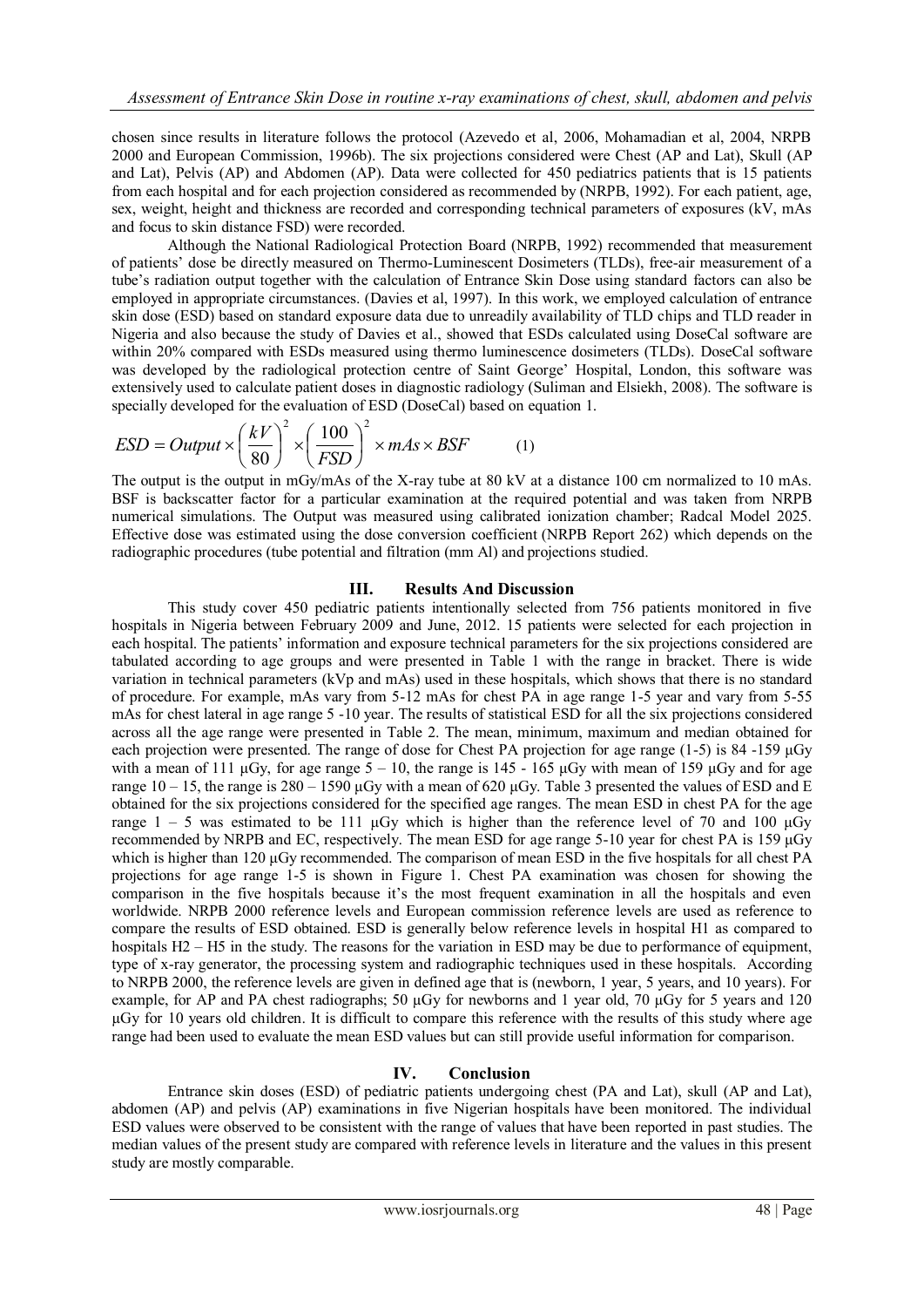The median ESD values in all the examinations were also compared with the reference level recommended by NRPB and European Commission. The results were found to be lower in all other projections except for Chest PA and Chest Lateral examinations which is most performed radiograph in Nigeria (about 56% of the total patient). The mean effective doses when compared with those found in literature (Aroua et al 2002) are lower. This mean that the radiation risk to an average patient in the hospitals included in this work is low and the risk to workers in the hospitals will be generally low. Although the mean effective dose is lower than the reference levels, data shows that ESD is still above reference levels in some hospitals. Therefore adherence to guidelines should be demonstrated and it is also important to correct operative modalities, which will enable doses to become lower while quality of image is still preserved.

Finally, the study of local diagnostic reference levels (LDRL) is important so that users can compare their work and change their attitude and philosophy for the one that is safer to the staff and the patients

#### **References**

- [1]. Aroua, A, Decka, I, Burnard B, Vader JP and Valey JF (2002): Dosimetric Aspects of a National Survey of Diagnostic and Interventional Radiology in Switzerland. Med. Phys. 29, 2247-2251
- [2]. Azevedo, A C P, Osibote A.O and Boechat M.C.B (2006). Pediatric X-ray examination in Rio de Janeiro; Phy. Med. Biol. 51; 3723-3732
- [3]. Cook, J V, Kyriou, J C, Pettet, A, Fitzgerald, M C, Shah, K, and Pablot, S.M.(2001): Key factors in the optimization of pediatric X-ray practice. *Br. J Radiol 2001; 74*, 1032-1040
- [4]. Davies M. McCallum H, White G, Brown J and Hlem M (1997): Patient dose audit in diagnostic radiography using custom designed software: Journal of Radiography; Vol 3: 17 – 25.
- [5]. European commission (EC) 1996b: European guidelines of quality criteria for diagnostic radiographic images in pediatrics. EUR 16261 EN, July 1996.
- [6]. Hart D, Jones DG and Wall BF, 1994. Estimation of effective dose in diagnostic radiology from entrance surface dose and dosearea product measurements. NRPB Report R262. NRPB, Chilton.
- [7]. International Commission on Radiological Protection (1990): Recommendation of the International Commission on Radiological Protections, Annals of ICRP Vol. 21. Publication 60.
- [8]. Mohamadian K.E.M, Da Rosa LAR, Azevedo A,C, Guebel M.R.N, Boechat M.C.B and Habani, F (2004): Dose evaluation for Pediatric Chest X-ray examination in Brazil and Sudan: Low doses and reliable examination can be achieved in developing Countries. Med. Phys. Vol. 49:1017- 1031.
- [9]. National Radiological Protection Board (1992): National protocol for patient dose measurements in diagnostic radiology dosimetry: Report of a working party of the Institute of Physical Sciences in Medicine
- [10]. National Radiation Protection Board (2000) (pediatric): Reference doses and patient size in pediatric radiology. NRPB- R318, 2000
- [11]. Neitzer, U (2004): Pediatric radiation dose management in digital radiography. Pediatric Radiology. 34 (Suppl. 3) 227-233.
- [12]. Ng K-H, Rassiah P, Wang H.B, Hambali A.S, Muthuveliu P and Lee H.P (1998). Dose to patient in routine x ray examination in Malaysia: British journals of radiology Vol: 71: 654- 660
- [13]. Ogundare, FO, Ajibola, CL and Balogun FA (2004). Survey of radiological techniques and doses of children undergoing some common x-ray examinations in three hospitals in Nigeria. Med.Phys. 31 (3) 521-524.
- [14]. Suliman I.I. and E.H.A. Elshiekh (2008) Radiation Protection Dosimetry; 132(1), 64-72
- [15]. United Nation Scientific Committee on the Effects of Atomic Radiation. Sources and Effects of Ionizing Radiation. 2000 report to the General Assembly: with Scientific Annexes (United Nation, New York, 2000)

| <b>Table 1:</b> Patients information and exposure parameters for the six projections considered. (Range in |              |  |  |
|------------------------------------------------------------------------------------------------------------|--------------|--|--|
|                                                                                                            | parenthesis) |  |  |

|           | Radiograph   | Projection | Age             | Weight (Kg) | kVp         | mAs        |
|-----------|--------------|------------|-----------------|-------------|-------------|------------|
| $1 - 5$   | Chest        | PA         | $4(2-5)$        | $24(20-28)$ | 50          | $8(5-12)$  |
|           |              | Lat        | $3.5(3-4)$      | $24(20-28)$ | 55          | 5          |
|           | Skull        | AP         | 2(2)            | 20          | 75          | 5          |
|           |              | Lat        | 2(2)            | 20          | 70          | 5          |
|           | Abdomen      | AP         | $1.5(0-3)$      | $5(3-8)$    | $73(60-85)$ | 5          |
|           | Pelvis       | AP         | 5(5)            | 30          | 70          | 5          |
| $5-10$    | Chest        | PA         | $8(6-10)$       | $30(26-32)$ | 50          | 15         |
|           |              | Lat        | $8(6-10)$       | $26(25-28)$ | $47(33-55)$ | $22(5-55)$ |
|           | <b>Skull</b> | AP         | $8(6-10)$       | 32          | 60          | 25         |
|           |              | Lat        | $8(6-10)$       | 32          | 50          | 20         |
|           | Abdomen      | AP         | 9               | 32          | 50          | 22         |
|           | Pelvis       | AP         | $7(5-10)$       | 36          | 60          | 30         |
| $10 - 15$ | Chest        | PA         | $14.5(14 - 15)$ | 50          | 70          | 5          |
|           |              | Lat        | 13              | 42          | 60          | 15         |
|           | Skull        | AP         | $14.5(14-15)$   | $30(26-35)$ | 80          | 25         |
|           |              | Lat        | $14.5(14-15)$   | $30(26-35)$ | 80          | 20         |
|           | Abdomen      | AP         | $12(11-15)$     | $35(25-45)$ | 80          | 30         |
|           | Pelvis       | AP         | $13(12-14)$     | 40          | 60          | 30         |